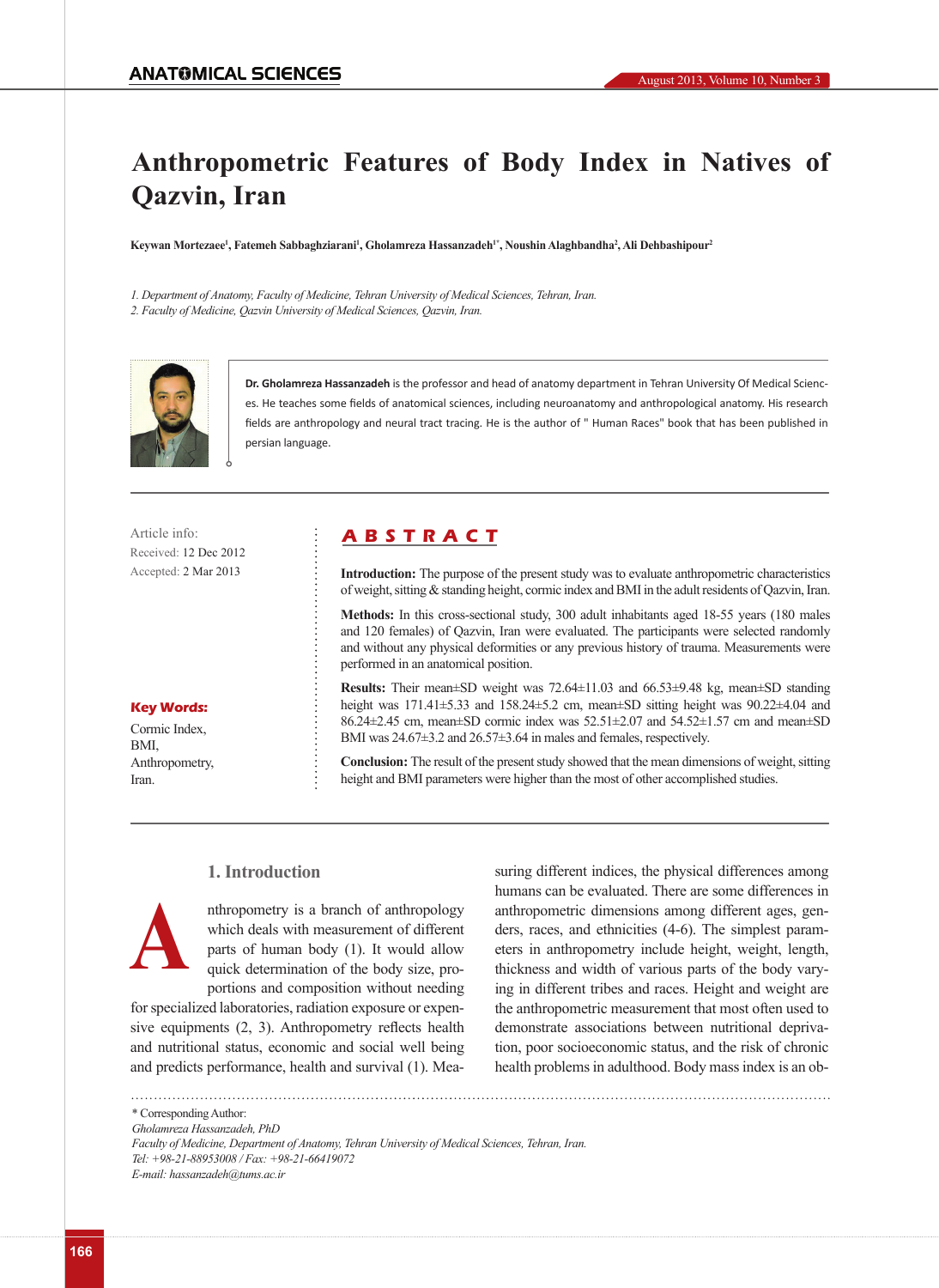jective scientific measurement using height and weight to determine thinness or overweight. Excessive body weight is associated with various diseases particularly cardiovascular diseases, diabetes mellitus, certain types of cancer, premature death and osteoarthritis (1, 7, 8). In a southeastern New England community, short stature was demonstrated to be an independent predictor of cardiovascular disease in men but not in women (9), and was inversely associated with the long-term incidence of fatal stroke (10) and mortality in Korean men (11). Short stature was associated with abdominal obesity (12) and postpartum weight retention only in more developed areas like Brazilian population (13). It is clear that anthropometric data are very important for proper design of workstation, equipment, furniture and decreasing the awkward postures and stresses on human body due to improper design. Mismatch between anthropometric dimensions and consumer products may cause health problems in human body such as musculoskeletal disorders, concentration deficit, and so on. Many countries making great efforts in establishing an anthropometric database for different population groups such as civilians, military personnel, students, and workers (4,5). Physical characteristics and body composition are known to be the fundamental factors for excellent athletic performance. Specific athletic events require different body types and weights for maximal performance (14). This is the first ever comprehensive anthropometric measurement of Qazvin people in Iran aimed to present assessment of the society for recognition weakness a profiteer points. Using this information, the awareness level of the people increased on the basis of how to achieve the health lifestyle and how to restate our disability in achieving a healthy life. This study is designed to evaluate the anthropometric characters of the body among normal natives from Qazvin, Iran. Considering the gender of the individuals, the weight, sitting & standing height, cormic index and BMI measurement were used.

# **2. Materials & Methods**

This cross-sectional study was performed on 300 (180 males and 120 females) adult inhabitants of Qazvin, Iran. Using random sampling method, the subjects were selected. The age range of participants was 18 to 55 years old. There were no physical deformities or any previous history of trauma. The population resided for more than one century in these regions. This study was approved by the ethics committee of Qazvin University of Medical Sciences. The linear dimensions of the body were measured in the anatomical position for sitting & standing height, and weight. In addition, BMI and Cormic index were assessed by standard anthropometric measurements as fallowing:

**Weight=** body weight determined with no clothes by kilogram. It should be noted that the amount of weight must recorded at least by one decimal precision.

**Standing Height=** Measurement of length of the human body from the bottom of the feet to the vertex of the head with standing posture without shoes and look straight ahead (Frankfurt position in which the optic axis is parallel to the horizon).

**Sitting Height=** vertical distance from the head peak to the sitting location point of a person looking straight ahead (Frankfurt position) and knee and ankle is vertical.

**Cormic index=** sitting standing height ratio multiple 100. Based on the results of cormic index, the person is placed under one of three groups:

1. Cormic index of less than 50.9: this people have a short trunk and long lower extremities as called brachy cormic.

2. Cormic index between 51- 52.9: this people have an average trunk as called methro cormic.

3. Cormic index of higher than 53: this people have a tall trunk and short lower extremities as called macro cormic.

**BMI=** It is calculated as weight in kilogram divided by the square of height in meter (Table1).

#### **3. Results**

The results of the present study shown in Tables as following:

The age status in total and by sex separation was shown in table 2. The mean weight for men and women were  $72.64 \pm 11.03$  and  $66.53 \pm 9.48$  kg, respectively, also the mean standing height for males and females were 171.41±5.33 and 158.24±5.2 cm. The mean sitting height for men and women were 90.22±4.04 and 86.24±2.45 cm, respectively (Table 3 and 4). Moreover, the standing height of men and women were shown in table 5. The mean cormic index for men and women were 52.51 $\pm$ 2.07 and 54/52 $\pm$ 1.57 cm, respectively (Table 6). Furthermore, cormic index descriptive classification criteria for men and women were shown in Table 7. BMI mean for men and women were  $24.67 \pm 3.2$  and  $26.57$ ±3.64 respectively (Table 8), in addition, based on BMI descriptive classification criteria, body mass status was determined (Table 9).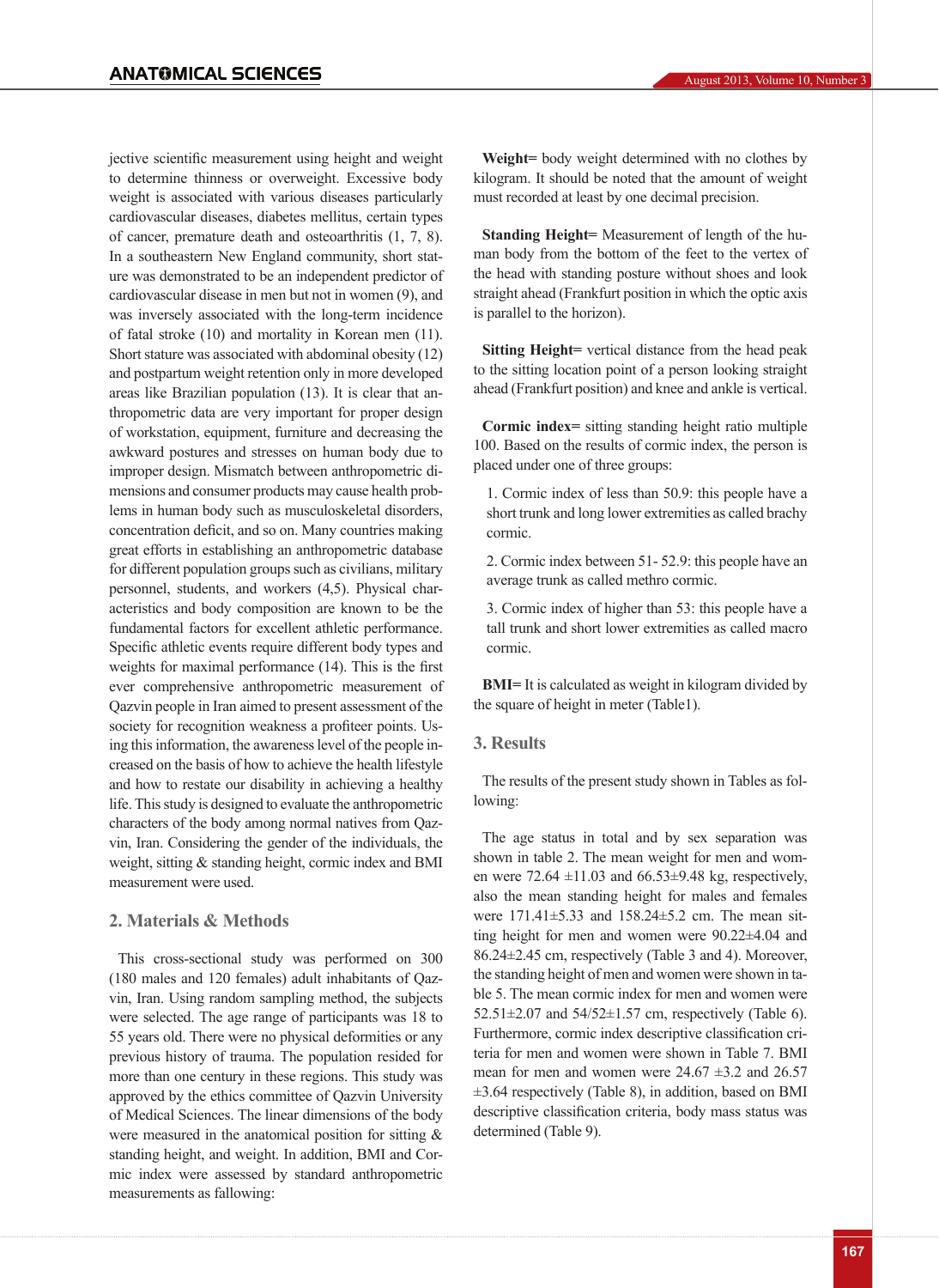|  |  | $\frac{1}{2}$ Table 1. BMI standard measurement |  |
|--|--|-------------------------------------------------|--|
|--|--|-------------------------------------------------|--|

|                | <b>BMI</b> range       | <b>Groups</b>     |  |  |
|----------------|------------------------|-------------------|--|--|
| 1              | Less than 16           | Severe thinness   |  |  |
| $\overline{2}$ | Between 16-17          | Moderate thinness |  |  |
| 3              | Between 17-18          | Mild thinness     |  |  |
| 4              | Between 18-20          | Weight loss       |  |  |
| 5              | Between 20-25          | Normal            |  |  |
| 6              | <b>Between 25-29.9</b> | Mild obesity      |  |  |
| 7              | <b>Between 30-39.9</b> | Moderate obesity  |  |  |
| 8              | More than 40           | Severe obesity    |  |  |
|                |                        |                   |  |  |

**ANATOMICAL SCIENCES** 

**Table 2.** The age status of Qazvin natives in total and by sex separation

| The Sample Population<br><b>Criteria Per Year</b> | The Total Sample | <b>Male</b> | <b>Female</b> |
|---------------------------------------------------|------------------|-------------|---------------|
| The mean age±SD                                   | 34.01±11.83      | 34.65±11.94 | 33.05±11.76   |
| The minimum age                                   | 18               | 18          | 18            |
| The maximum age                                   | 55               | 55          | 55            |

**ANATOMICAL SCIENCES** 

| <b>Variant</b>                                                | Weight (kg) |                          |     | <b>Standing Height (cm)</b> |             |                          |                | <b>Sitting Height (cm)</b> |             |                          |                          |                          |  |
|---------------------------------------------------------------|-------------|--------------------------|-----|-----------------------------|-------------|--------------------------|----------------|----------------------------|-------------|--------------------------|--------------------------|--------------------------|--|
| <b>Studies</b><br>with References                             | <b>Mean</b> | <b>SD</b>                | Min | <b>Max</b>                  | <b>Mean</b> | <b>SD</b>                | Min            | <b>Max</b>                 | <b>Mean</b> | <b>SD</b>                | Min                      | <b>Max</b>               |  |
| <b>Present study</b>                                          | 72.64       | 11.03                    | 55  | 100                         | 171.41      | 5.33                     | 151            | 182.4                      | 90.22       | 4.04                     | 81.8                     | 97.8                     |  |
| <b>Hausas of northern</b><br>Nigeria (1)                      | 62.09       | 10.69                    |     | $\overline{\phantom{0}}$    | 169         | 8.2                      | $\overline{a}$ |                            |             | $\overline{\phantom{a}}$ |                          |                          |  |
| Taiwanese (4)                                                 | 67.5        | ä,                       |     | ٠                           | 169.9       | $\overline{\phantom{a}}$ |                |                            | 90.7        | $\overline{a}$           | $\overline{a}$           |                          |  |
| Chinese (4)                                                   | 59          | ä,                       |     | ٠                           | 167.8       | $\overline{\phantom{a}}$ |                | $\overline{a}$             |             | $\overline{\phantom{a}}$ |                          | $\overline{\phantom{a}}$ |  |
| Japanese (4)                                                  | 65.5        | ä,                       |     | $\overline{\phantom{0}}$    | 169         | $\overline{\phantom{a}}$ | $\overline{a}$ |                            | 90.9        | $\overline{\phantom{a}}$ | $\overline{\phantom{a}}$ |                          |  |
| Korean (4)                                                    | 66          | ä,                       |     | ٠                           | 170.7       | $\overline{\phantom{a}}$ |                | $\overline{a}$             | 92.1        | $\overline{\phantom{a}}$ |                          | $\overline{\phantom{a}}$ |  |
| <b>Iranian University</b><br>Students (5)                     | 70.14       | 12.44                    |     | $\overline{\phantom{a}}$    | 174.18      | 6.3                      |                |                            | 89.7        | 3.53                     |                          |                          |  |
| South Eastern Nigeria<br><b>Agricultural Workers (15)</b>     | 56.7        | 7.14                     |     | ٠                           | 163.4       | 5.84                     | $\overline{a}$ |                            | 83.7        | 2.64                     | $\overline{a}$           |                          |  |
| <b>Filipino manufacturing</b><br>workers (17)                 |             | ٠                        |     | $\overline{a}$              | 167         | 8.03                     | $\overline{a}$ |                            | 84.8        | 5.81                     | $\overline{\phantom{a}}$ |                          |  |
| South Western Nigeria (18)                                    | ÷,          | $\overline{a}$           |     | $\overline{\phantom{0}}$    | 174.8       | 9.7                      |                | $\overline{a}$             | 84.9        | 4.9                      |                          | $\overline{\phantom{a}}$ |  |
| <b>Australian New South Wales</b><br>University students (19) | ٠           | $\overline{\phantom{a}}$ |     | $\overline{\phantom{0}}$    | 175.7       | 7.2                      |                | $\overline{a}$             | 92.5        | 4.9                      | $\overline{a}$           |                          |  |

**Table 3.** Male weight, standing and sitting height status in Qazvin natives and other studies

**ANATOMICAL SCIENCES**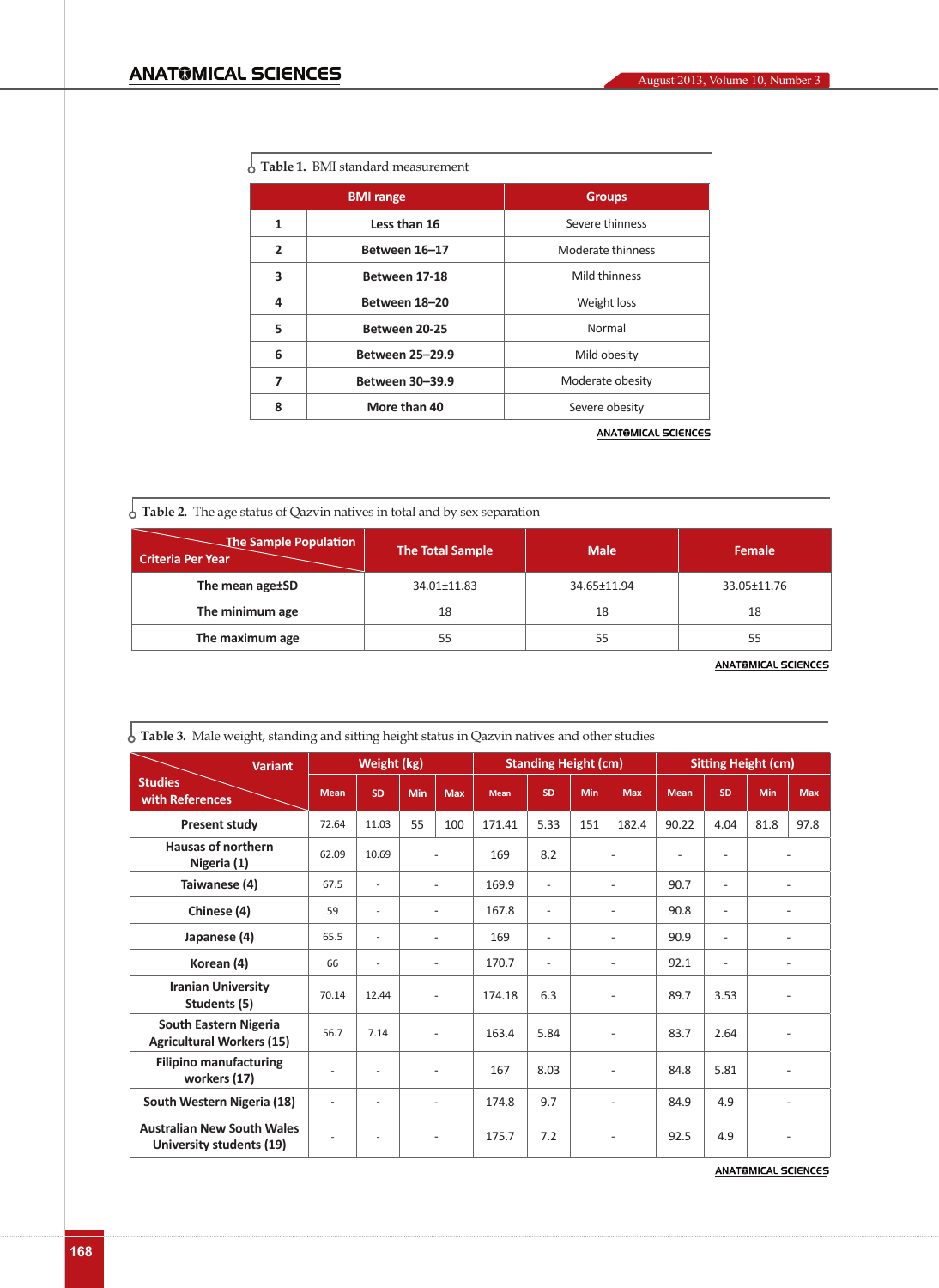| <b>Variant</b>                                                | Weight (kg) |                          |     | <b>Standing Height (cm)</b> |             |                          |                          | <b>Sitting Height (cm)</b> |                          |                          |                |                          |
|---------------------------------------------------------------|-------------|--------------------------|-----|-----------------------------|-------------|--------------------------|--------------------------|----------------------------|--------------------------|--------------------------|----------------|--------------------------|
| <b>Studies with</b><br><b>References</b>                      | <b>Mean</b> | <b>SD</b>                | Min | <b>Max</b>                  | <b>Mean</b> | <b>SD</b>                | Min                      | <b>Max</b>                 | <b>Mean</b>              | <b>SD</b>                | Min            | <b>Max</b>               |
| <b>Present study</b>                                          | 66.53       | 9.48                     | 43  | 85.7                        | 158.24      | 5.2                      | 151                      | 182.4                      | 86.24                    | 2.45                     | 77.5           | 89.7                     |
| <b>Hausas of northern</b><br>Nigeria (1)                      | 59.07       | 12.29                    |     | $\overline{\phantom{a}}$    | 160         | 6.8                      |                          | $\overline{a}$             | $\overline{\phantom{a}}$ | $\overline{\phantom{a}}$ |                | $\overline{a}$           |
| Taiwanese (4)                                                 | 53.8        | $\overline{\phantom{a}}$ |     | $\overline{\phantom{a}}$    | 157.3       | $\sim$                   |                          | $\overline{a}$             | 84.8                     | $\overline{a}$           |                | $\overline{\phantom{a}}$ |
| Chinese (4)                                                   | 52          | $\overline{\phantom{a}}$ |     | $\overline{a}$              | 157         | $\overline{\phantom{a}}$ |                          | $\overline{a}$             | 85.5                     | $\overline{a}$           |                | $\overline{a}$           |
| Japanese (4)                                                  | 52.2        | $\overline{\phantom{a}}$ |     | $\overline{\phantom{a}}$    | 156.9       | $\sim$                   | $\overline{a}$           |                            | 85                       | $\overline{a}$           | $\overline{a}$ |                          |
| Korean (4)                                                    | 53.5        | $\overline{\phantom{a}}$ |     | $\overline{\phantom{a}}$    | 158.8       | $\sim$                   | $\overline{\phantom{a}}$ |                            | 86.6                     | $\overline{\phantom{a}}$ |                | $\overline{\phantom{a}}$ |
| <b>Iranian University</b><br>Students (5)                     | 58.1        | 8.63                     |     | $\overline{\phantom{a}}$    | 159.49      | 5.9                      | $\overline{a}$           |                            | 83.95                    | 3.77                     |                | $\overline{a}$           |
| South Eastern Nigeria<br><b>Agricultural Workers (15)</b>     | 51.3        | 4.91                     |     | $\overline{\phantom{a}}$    | 156.8       | 5.28                     |                          | $\overline{a}$             | 74.8                     | 2.4                      |                |                          |
| Japanese (16)                                                 | 49.5        | 4.2                      |     | $\overline{\phantom{a}}$    | 159.9       | 5.9                      |                          |                            |                          | $\overline{\phantom{a}}$ |                |                          |
| Thailand (16)                                                 | 51.2        | 5.9                      |     | $\overline{\phantom{a}}$    | 160.6       | 6.0                      | $\overline{a}$           |                            | $\overline{\phantom{a}}$ | $\overline{\phantom{a}}$ |                | $\overline{a}$           |
| <b>Filipino manufacturing</b><br>workers (17)                 |             | $\overline{\phantom{a}}$ |     | $\overline{\phantom{a}}$    | 153.9       | 8.28                     | $\overline{a}$           |                            | 79.9                     | 4.5                      |                | $\overline{\phantom{a}}$ |
| <b>Australian New South Wales</b><br>University students (19) | ×           | $\overline{\phantom{a}}$ |     | $\overline{\phantom{a}}$    | 163.2       | 6                        |                          | $\overline{a}$             | 86.5                     | 3.3                      |                | $\overline{\phantom{a}}$ |

**Table 4.** Male weight, standing and sitting height status in Qazvin natives and other studies

**ANATOMICAL SCIENCES** 

| $\frac{1}{2}$ Table 5. The age status of Qazvin natives in total and by sex separation |               |          |               |          |  |  |  |  |
|----------------------------------------------------------------------------------------|---------------|----------|---------------|----------|--|--|--|--|
| Gender                                                                                 |               | Male (m) | Female (f)    |          |  |  |  |  |
| <b>Standing Height (mm)</b>                                                            | <b>Number</b> | %        | <b>Number</b> | %        |  |  |  |  |
| Very short (m<1499) & (f<1399)                                                         | 0             | 0        | 0             | 0        |  |  |  |  |
| Short (m=1500-1599) & (f = $1400 - 1489$ )                                             | 3             | 1.7      | 12            | 10       |  |  |  |  |
| Average (m = 1600 - 1699) & (f = 1490 - 1589)                                          | 63            | 35       | 45            | 37.5     |  |  |  |  |
| Tall (m = 1700 - 1799) & (f = 1590 - 1679)                                             | 102           | 56.7     | 63            | 52.5     |  |  |  |  |
| Very tall (m>1800) & (f>1680)                                                          | 12            | 6.6      | 0             | $\Omega$ |  |  |  |  |

**ANATOMICAL SCIENCES** 

|  |  | $\delta$ Table 6. Cormic index assessment in Qazvin natives and other studies by sex segregation |  |
|--|--|--------------------------------------------------------------------------------------------------|--|
|--|--|--------------------------------------------------------------------------------------------------|--|

| <b>Variant</b>                                  |                  | <b>Male</b> |                          | <b>Female</b>            |            |            |  |
|-------------------------------------------------|------------------|-------------|--------------------------|--------------------------|------------|------------|--|
| <b>Studies with References</b>                  | <b>Mean</b> tSD  | <b>Min</b>  | <b>Max</b>               | <b>Mean</b> tSD          | <b>Min</b> | <b>Max</b> |  |
| Present study                                   | $52.51 \pm 2.07$ | 45.83       | 57.94                    | 54.52±1.57               | 50.32      | 58.1       |  |
| Brazilian (7)                                   | ۰                |             | 52.8                     | $\overline{\phantom{a}}$ | 10         |            |  |
| South Eastern Nigeria Agricultural Workers (15) | 51.22            |             | $\overline{\phantom{0}}$ | $\overline{\phantom{a}}$ | 37.5       |            |  |
| Tribal workers of Northeast Indian (20)         | 52.54            |             | $\overline{\phantom{0}}$ | ۰                        | 52.5       |            |  |

**ANATOMICAL SCIENCES**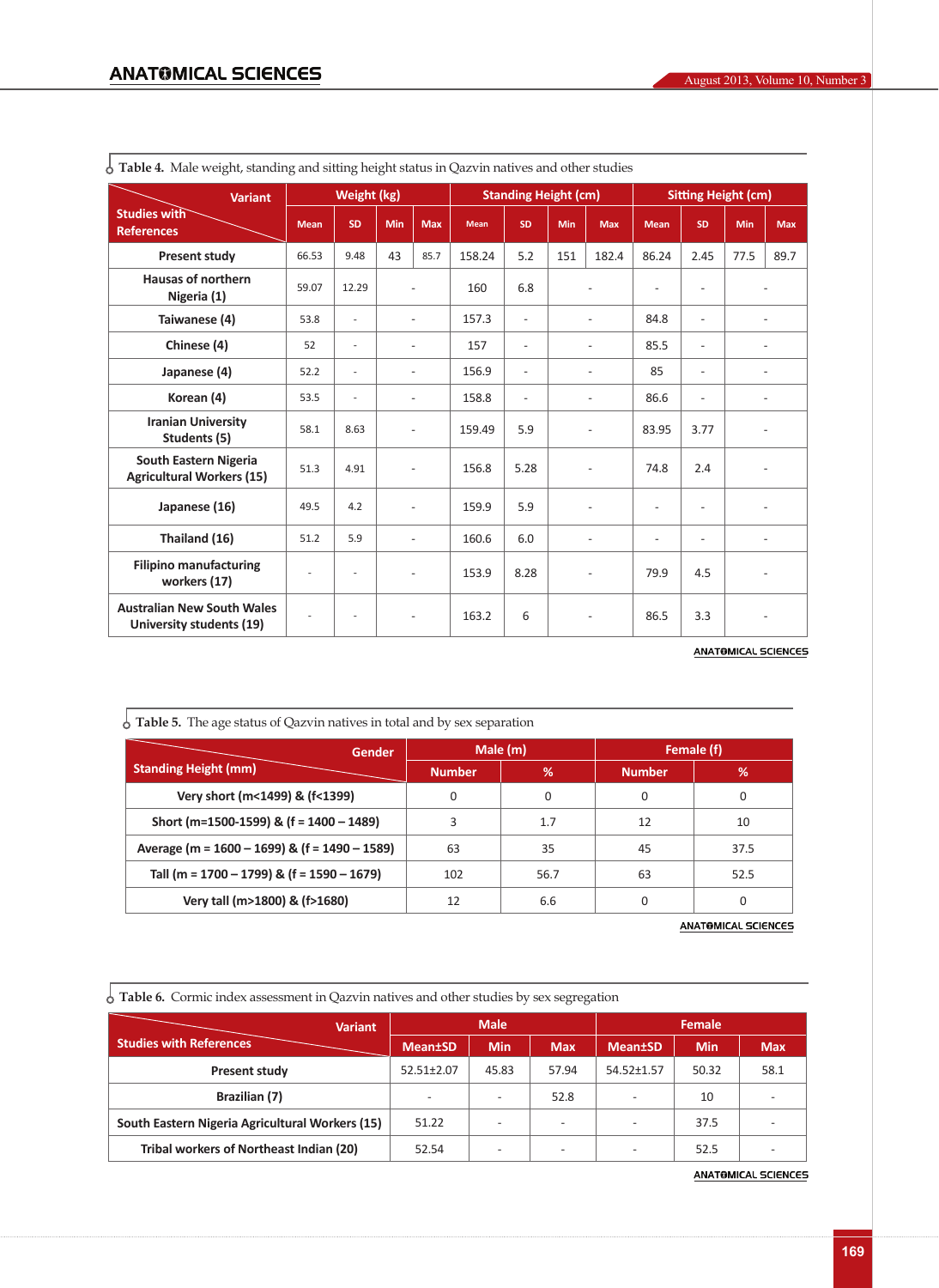|  |  |  | $\frac{1}{2}$ Table 7. frequency distribution of cormic index descriptive groups in Qazvin natives |  |  |  |  |  |  |
|--|--|--|----------------------------------------------------------------------------------------------------|--|--|--|--|--|--|
|--|--|--|----------------------------------------------------------------------------------------------------|--|--|--|--|--|--|

| <b>Sex</b>                    |               | <b>Male</b> | Female        |      |  |
|-------------------------------|---------------|-------------|---------------|------|--|
| <b>Trunk, Extremity Ratio</b> | <b>Number</b> | %           | <b>Number</b> | %    |  |
| <b>Brachy cormic</b>          | 33            | 18.3        |               | 2.5  |  |
| <b>Methro cormic</b>          | 66            | 36.7        | b             |      |  |
| <b>Macro cormic</b>           | 81            | 45          | 111           | 92.5 |  |

**ANATOMICAL SCIENCES** 

**Table 8.** BMI analysis in Qazvin natives and other studies by sex segregation

| <b>Variant</b>                    |                          | <b>Male</b> |                          | Female          |            |                          |  |
|-----------------------------------|--------------------------|-------------|--------------------------|-----------------|------------|--------------------------|--|
| <b>Studies with References</b>    | <b>Mean</b> tSD          | <b>Min</b>  | <b>Max</b>               | <b>Mean</b> tSD | <b>Min</b> | <b>Max</b>               |  |
| <b>Present study</b>              | $24.67 \pm 3.2$          | 19.95       | 33.68                    | 26.57±3.64      | 18.36      | 32.84                    |  |
| Hausas of northern Nigeria (1)    | 21.77±3.39               |             |                          |                 |            |                          |  |
| Adult male in Northeast India (8) | 19.14±2.06               |             | $\overline{\phantom{0}}$ |                 |            |                          |  |
| Thailand (16)                     | $\overline{\phantom{0}}$ |             | $\overline{\phantom{0}}$ | $19.8 \pm 2.0$  |            | $\overline{\phantom{0}}$ |  |
| Japanese (16)                     | $\overline{\phantom{0}}$ |             | -                        |                 |            |                          |  |
|                                   |                          |             |                          |                 |            |                          |  |

**ANATOMICAL SCIENCES** 

|  | $\frac{1}{2}$ Table 9. frequency distribution of BMI descriptive groups in Qazvin natives by sex segregation |  |  |
|--|--------------------------------------------------------------------------------------------------------------|--|--|
|  |                                                                                                              |  |  |

|                        | <b>Gender</b> | <b>Male</b>   |             | Female        |      |
|------------------------|---------------|---------------|-------------|---------------|------|
| <b>BMI</b> description |               | <b>Number</b> | %           | <b>Number</b> | %    |
| Very thin              |               | $\mathbf 0$   | $\mathbf 0$ | $\mathbf 0$   | 0    |
| <b>Thin</b>            |               | 3             | 1.7         | 6             | 5    |
| <b>Normal</b>          |               | 132           | 73.3        | 57            | 47.5 |
| Overweight             |               | 33            | 18.3        | 33            | 27.5 |
| <b>Obese</b>           |               | 12            | 6.7         | 24            | 20   |

**ANATOMICAL SCIENCES** 

#### **4. Discussion**

The results of the present study show that the mean age of males from Qazvin was higher than females (Table 2). According to the data in Table 3 and 4, the mean weight obtained for men and women was higher than the others  $(1, 4, 5, 15, 16)$ . The mean standing height of men was higher than 6 countries: Nigerian  $(1, 15)$ , Filipino  $(17)$ , Taiwanese, Chinese, Japanese, Korean (4), but lower than the others (5, 18, 19) and the mean standing height of women was higher than 5 countries: Nigerian (15), Filipino (17), Taiwanese, Chinese, Japanese (4), but lower than the others (1, 4, 5, 16, 19). The data demonstrated that the mean sitting height for males was higher than Iranian students (5), Nigerian (15, 18), Filipino (17), but lower than the others (4, 19). The mean sitting height of women was lower than Korean and Australian (4, 19) and higher than the others (4, 5, 15, 17). As shown in Table 5, the majority of both genders in Qazvin residents were tall. The mean cormic index was as same as Indian (20) and higher than Nigerian (15) for men, but it was higher in women compared with Brazilaian (7) (Table 6). The data based on cormic index classification demonstrated macro cormic in both under study sexes (Table 7). The results of this study showed that the mean BMI for females and males was higher than the other studies (1, 8, 16) (Tables 8) and also revealed that the high proportions of both genders from Qazvin had normal weight (Table 9). The results of the present study represented the higher mean dimension of weight and BMI (both